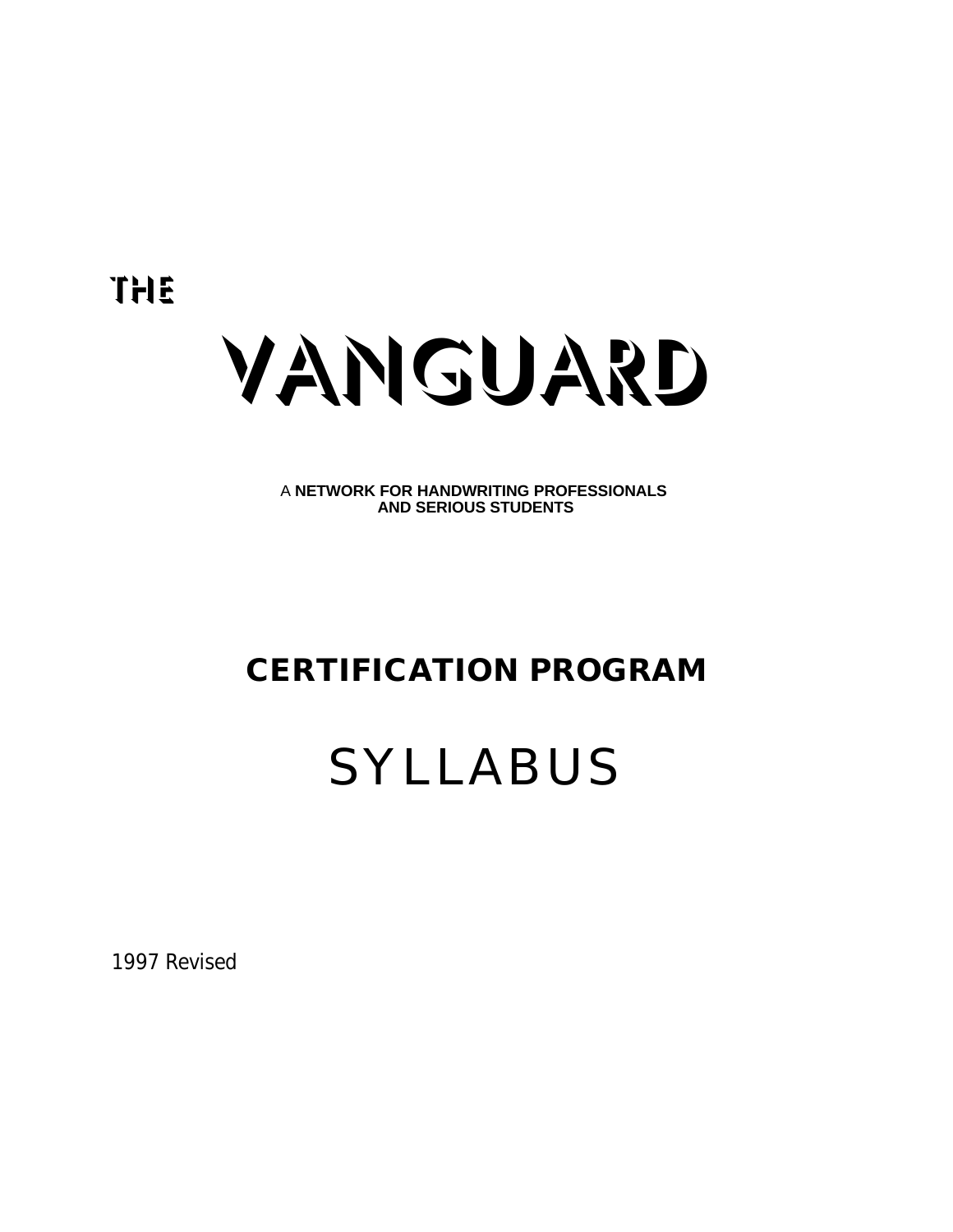# **THE VANGUARD**

The Vanguard is not an organization. It is a network of ethical handwriting professionals and serious students actively pursuing a career in handwriting analysis. Members of the network are committed to maintaining ethical professional standards and cultivating their analytical abilities and competency.

At present, anyone is free to call themselves a graphologist. No effective means exist for managing the irresponsible practice of handwriting analysis. Unlike other human services fields, no regulations exist to govern handwriting analysts in the United States. There is no licensing, no limitations, except those which conscientious individuals place upon themselves. Consequently, the public too often fails to distinguish between the genuine professional who has devoted many years to building a solid foundation of knowledge and honorably practice of handwriting analysis, and the imposter who simply reads a dime store paperback and sets up shop.

In reality, under the present circumstances, only those who wish to be regulated will be. If graphology is to achieve recognition as a serious profession, ethical practitioners must shoulder the responsibility of policing themselves.

In an attempt to regulate their members, several not-for-profit graphology organizations, as well as proprietary schools, have instituted their own certification programs. Philosophical differences notwithstanding, they all seem to support a common goal—to elevate the status of graphology and reinvent it as a viable career option.

The Vanguard offers the first advanced testing specifically designed for those engaged in the professional practice of graphology. The program is authored and administered by a team of highly skilled, dedicated handwriting and mental health professionals.

The Vanguard is committed to offering examinations which challenge applicants to demonstrate mastery of the academic fundamentals demanded by their discipline. The examinations provide a benchmark by which to gauge the applicant's competence on various levels of expertise.

Sheila R. Lowe, CG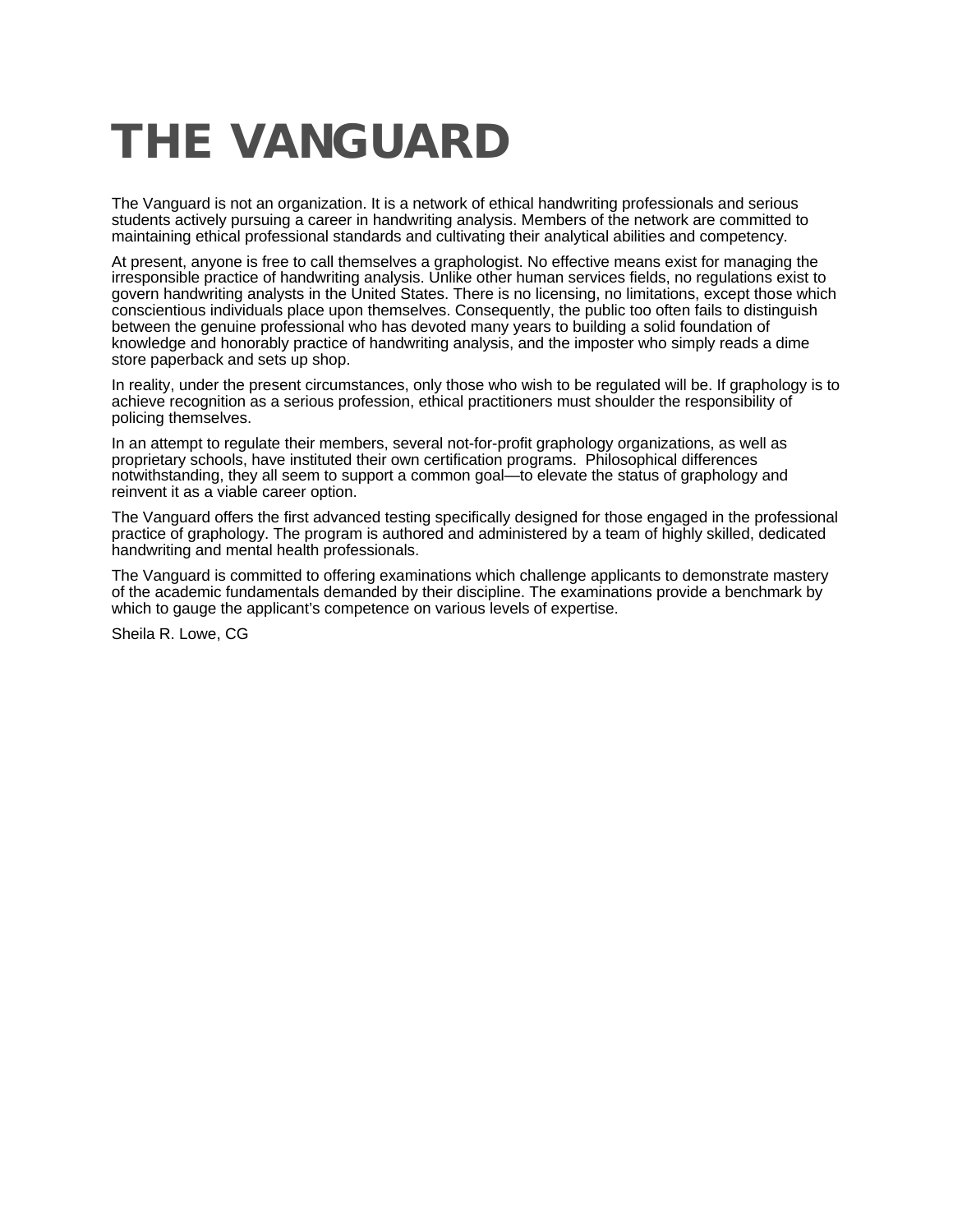## **General Information**

### THE CERTIFICATION PROGRAM

Two types of examinations are offered annually at The Vanguard Conference (Additional sites may be considered at other times during the year, depending upon the number and geographical location of applicants and judges). On-site examinations will be proctored.

An Intern Examination is also offered for less experienced handwriting analysts who do not yet meet the requirements for the advanced examination. The Intern applicant who completes the examination with a passing grade will receive a Certificate of Completion, which is not a certification.

Any segment of the examinations executed at home are to be completed without help or assistance from any other person. Vanguard staff are available and happy to answer questions. All test materials must be held strictly confidential and not shared with other graphologists. A signed affidavit of compliance is to be submitted with the application. Any breach will result in revocation of the certification application and dismissal from the Vanguard network.

### ENTRANCE REQUIREMENTS

Entry to the Vanguard Certification Program is open to graphologists of all educational backgrounds. No particular course of study or organization membership is required. However, applicants must meet a minimum education requirement (see below for details). before their application will be accepted.

Evidence of completion of course work may be obtained by certificate or letter of recommendation from the instructor. If the applicant has self-studied only, a reading list will be required. A brief Recommended Reading List is included with the Syllabus. it is not intended as an exhaustive listing. It includes some basic and classic texts with which the applicant should be familiar.

#### EXAMINATION RESULTS

The Examining Board consists of eight rotating judges, five of whom will attend the on-site examinations. Upon successful completion of the examination, the candidate will be awarded a Certificate and Excellence pin.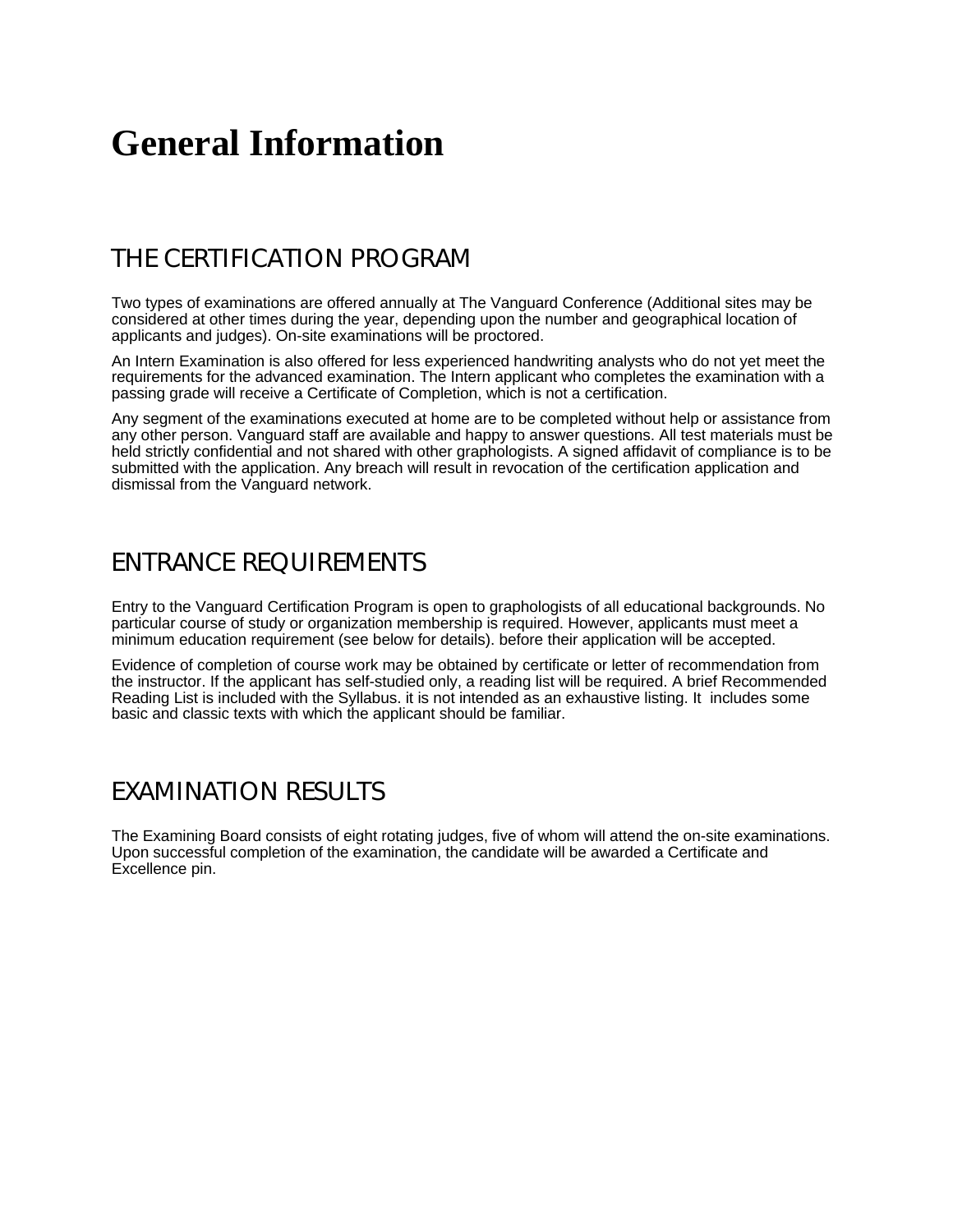## **The Vanguard Certification Program**

### I. INTERNSHIP Program

## Basic Principles of Graphology and Psychology

The Internship program is open to graphologists at all levels of expertise, but particularly those who need more experience to qualify for the certification program. Candidacy for internship will be determined by a mail-in examination, which is not an open-book test, but relies on the Honor System.

The primary objective of the Intern examination is to evaluate the applicant's knowledge and understanding of basic graphological and psychological principles and theory. The Internship program is designed for entry level applicants whose goal is to meet the minimum requirements for Board Certification and begin a professional practice in handwriting analysis.

The Intern Examination consists of essay, multiple choice, and true/false questions. The completed examination is to be returned within 30 days (an extension may be granted at the discretion of the program administrator). Those who achieve a passing score will receive a Certificate of Successful Completion. This is not a certification, but is credited toward certification requirements.

A mentor will be assigned by the Board. Within a period of three years, the Intern will be required to submit proof of having prepared one-hundred analyses to the mentor. If the requirements are not fulfilled by the deadline, the intern will not be eligible to apply for the advanced examination and will lose all credit and must start the program again from the beginning.

The Intern applicant must:

- $\checkmark$  Complete the application and affidavit
- $\checkmark$  Submit a sample of their handwriting
- $\checkmark$  Pay the appropriate fees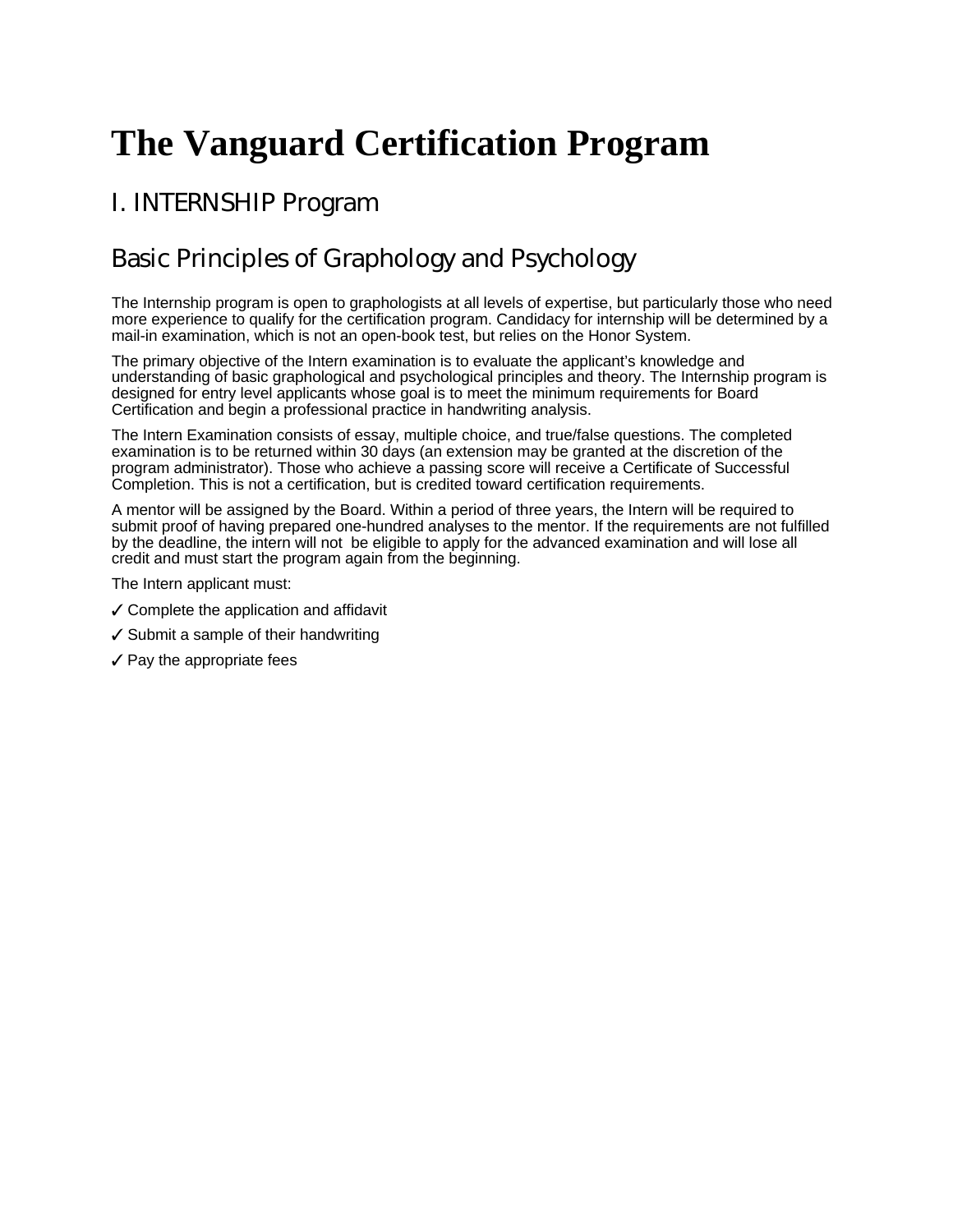## **Advanced Examinations**

II. BOARD CERTIFIED HANDWRITING PROFESSIONAL (BCHP) — Advanced Graphological & Psychological Theory & Ethics (in two parts)

### PURPOSE

The purpose of the Advanced examination is to forge a standard of excellence for professionals currently in practice. Only graphologists who have worked hard to attain an outstanding level of knowledge, experience, and skills may expect to achieve the BCHP designation.

## PART I - STEPS TO QUALIFYING:

1. Submit application by mail. If experience and education meets qualifying standards:

2. Submit three current analyses along with their samples. The analyses should be representative of various types of reports; e.g., a compatibility analysis, a vocational analysis, an employment analysis, etc, and are examples of your best work.

3. If the analyses meet the qualifying requirements, the applicant will receive by mail a test consisting of 200 multiple choice questions. The questions will comprise a blend of psychology, graphology, and ethics. The ethics part of the test must be 100% correct in order to proceed to the final part of the examination process.

4. If the applicant receives a passing score on the written test, s/he will qualify for the final examination on-site at the next Conference. S/He will be required to prepare analyses of three samples provided by the Certifying Board. The analyses will be handwritten and no longer than two pages. No computers will be allowed. The candidate must be able to demonstrate an accurate understanding of the core personality of the writer, based on knowledge of normal and abnormal psychology.

Having prepared the analyses, the applicant will defend his or her findings orally before the Certifying Board, making the appropriate graphological justifications and psychological application.

**NOTE:** *It is not the object of the Board to prove that the applicant does not know something.* Rather, the goal is to show that s/he does know.

Anyone who does not pass any part of the examination will have the opportunity to re-take only that part in which s/he was unsuccessful. Four hours is the maximum time allotted for the examination.

## III. BOARD CERTIFIED IN EMPLOYMENT PROFILING (BCEP) —

Practical Graphology

The purpose of the BCEP special module is to assess the applicant's familiarity with basic governmental employment regulations; the client-analyst relationship; and ability to provide accurate, relevant results for various employment situations. It is an advanced examination for professionals specifically engaged in handwriting analysis in the employment field.

The examination consists of essay questions, multiple choice and true/false questions. Four hours is the maximum time allotted for the examinations.

The BCEP certificate is separate and distinct from the BCHP. Board Certification is a prerequisite for taking the BCEP examination.

Applications for the BCHP examination may be submitted by those who have completed the requirements below in education and/or experience:

• Minimum five years working in the field or three years study under the supervision of a mentor/instructor; or certification by a professional handwriting organization, or a combination of the above.

Once these requirements are satisfied, the candidate should:

- Complete the application and send it to The Vanguard Certification Program Administrator, along with:
- Two personal recommendations, preferably by known handwriting professionals
- Current Curriculum Vitae
- Professional promotional materials (brochures, business cards)
- A sample of their own handwriting, discussing "Why I am applying for Vanguard certification."
- Signed Vanguard Code of Ethics
- Payment of appropriate fee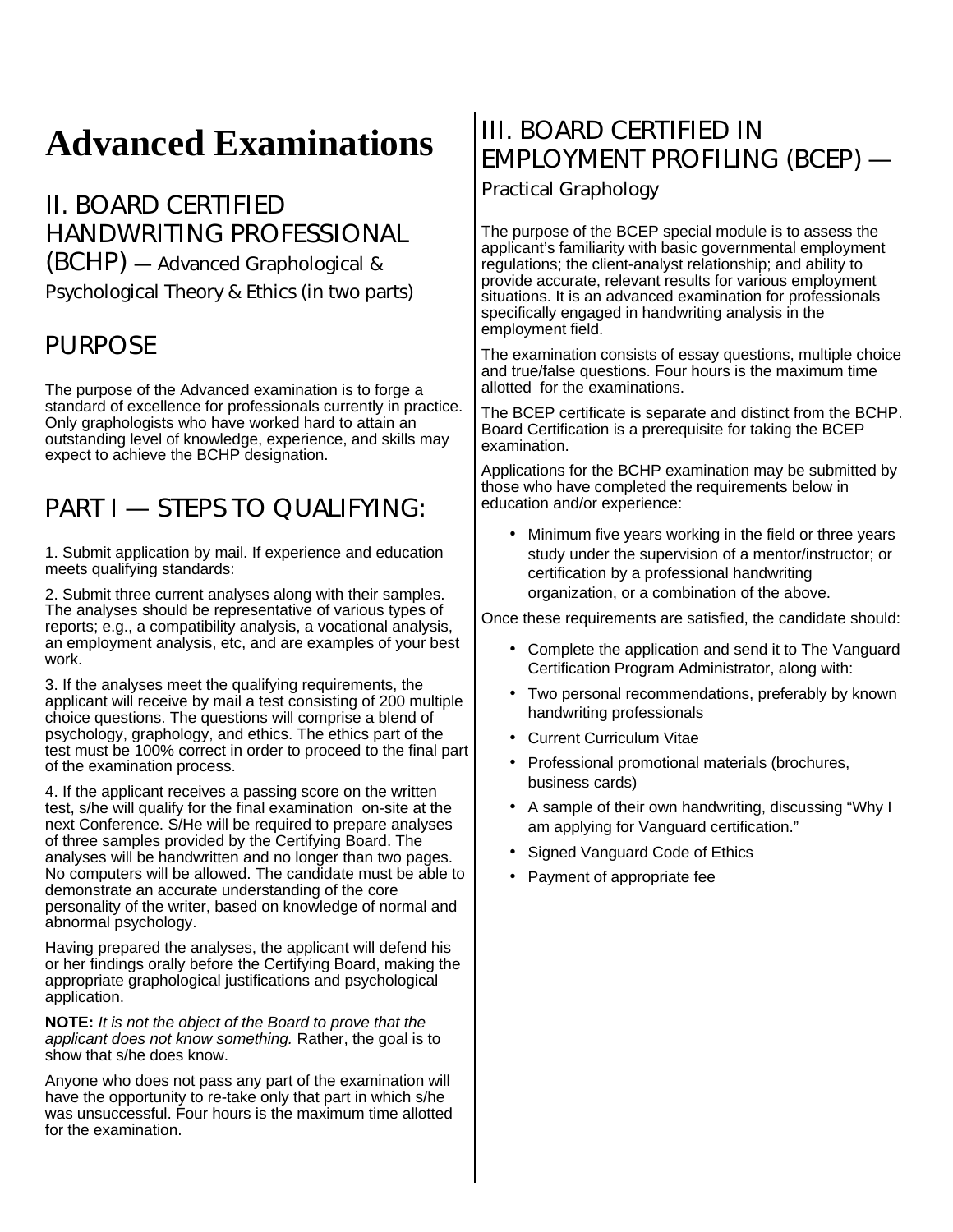## **Acceptable Minimum Education For BCHP Examination**

## A. GRAPHOLOGY

#### Movement

Zones (expansion/contraction, size, connectedness/ disconnectedness, trend) Pressure (normal, directional, displaced, variable, pastosity/sharpness) Speed **Form** Stroke — (types of strokes) Connective forms (garland, arcade, thread, minor types) Form (simplified/embellished, copybook, persona, printed) Capitals, PPI, signatures

#### Space

**Margins** Alignment (baseline, line direction, organization, regularity/irregularity)

#### Form Level

**Gestalt** Guiding Image Confirming/Conflicting Indicators Order of Dominance Extremes

### B. PSYCHOLOGY

Introduction to psychology Developmental psychology Personality development Normal psychology Abnormal psychology Working knowledge of terminology and disorders

## C. ETHICS

Moral issues faced by the handwriting professional.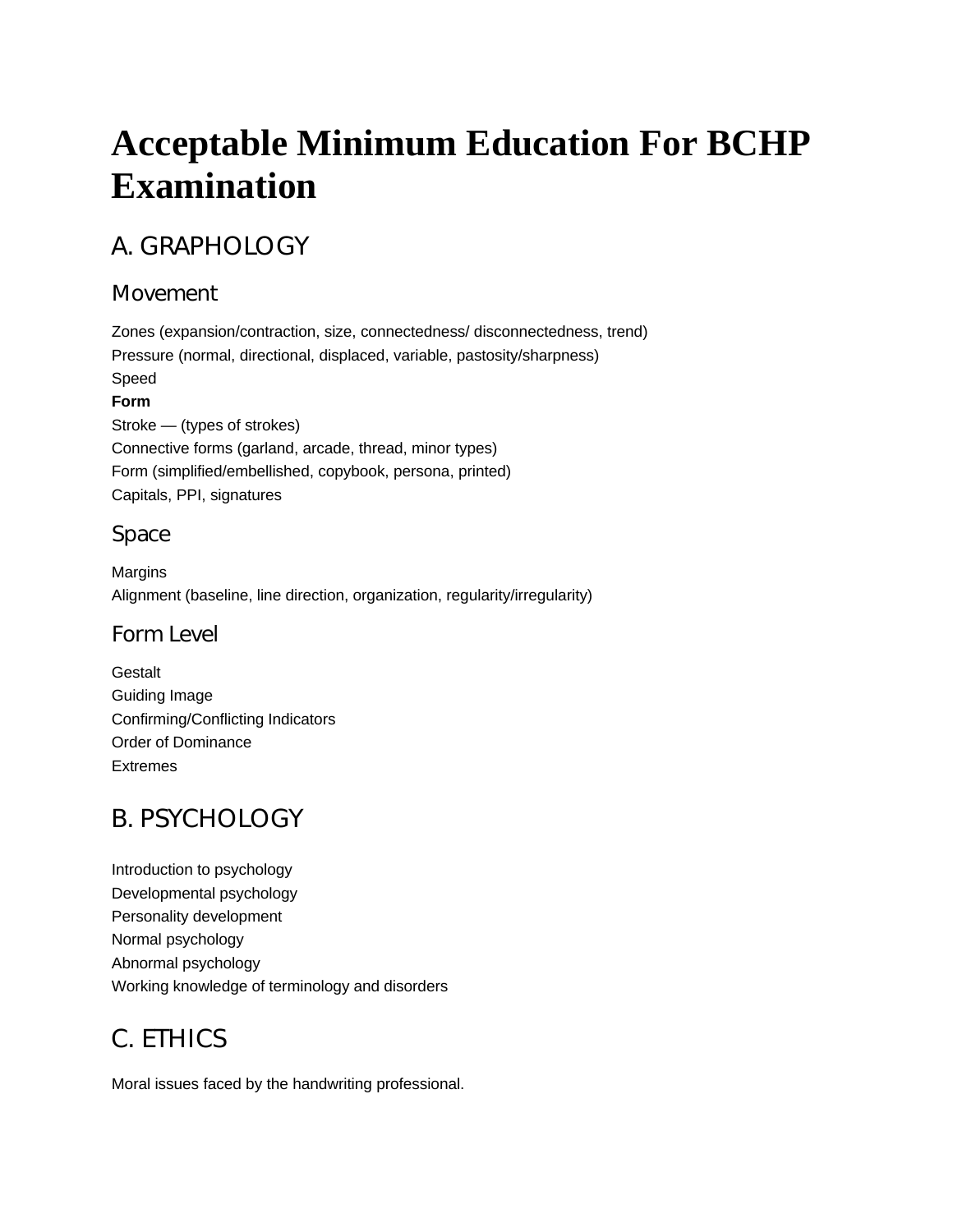### MENTOR PROGRAM

Those who have achieved the BCHP designation are required to volunteer as Intern supervisor/mentors for up to one hour per week for one year. No more than one intern will be assigned to a mentor during any calendar year. Interns will be matched with mentors by Vanguard staff. The Mentor fee may range from \$30-\$50 per hour, to be arranged between Mentor and Intern.

### CONTINUING EDUCATION

BCHP's are required to submit documentation of continuing education credits for renewal of certification at three-year intervals. Such credits may be earned by, but not limited to: reading and submitting publication summaries; mentorship, attending meetings and conferences, and research projects.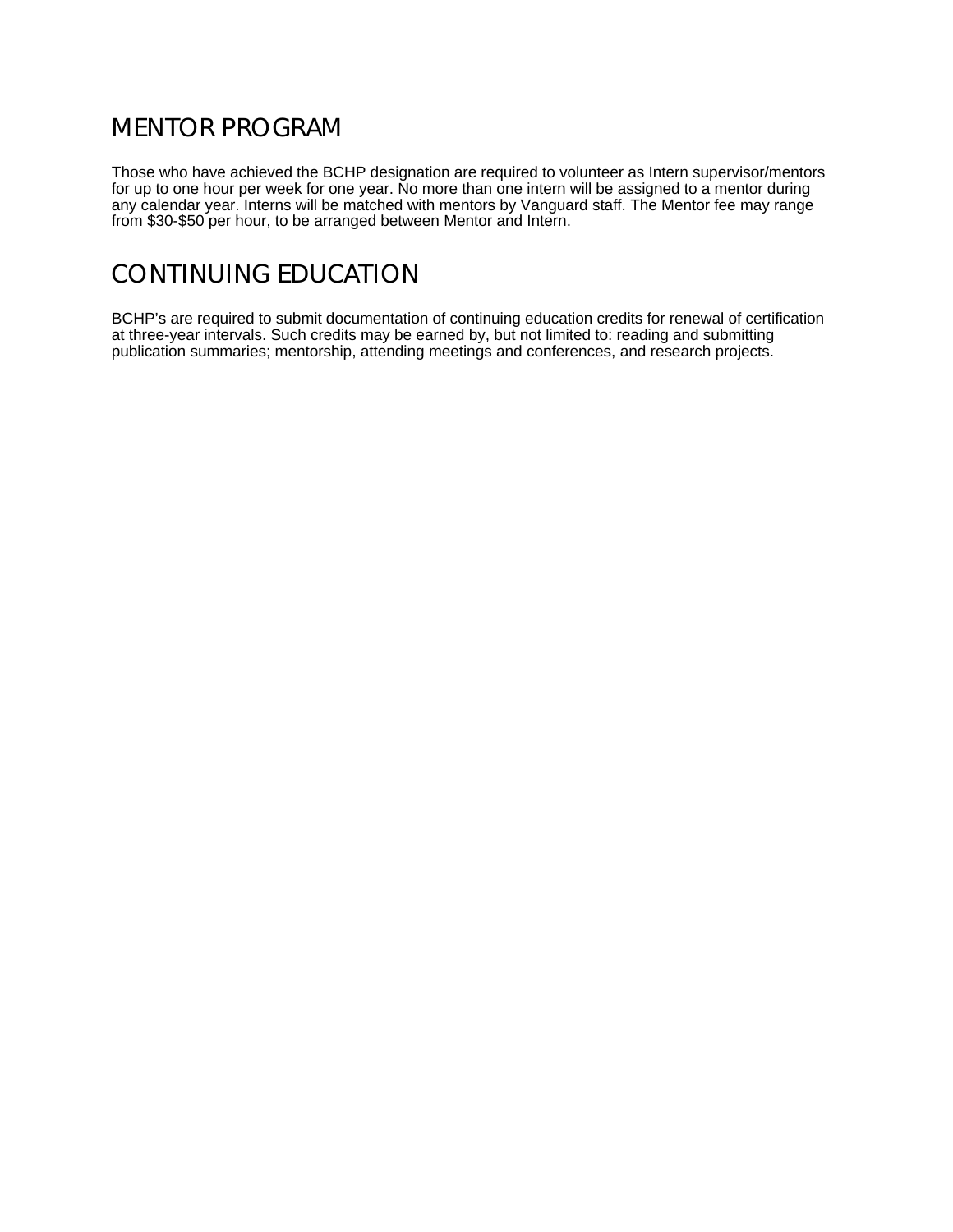## **Recommended Reading**

## PSYCHOLOGY

American Psychiatric Association: *Diagnostic & Statistical Manual of Mental Disorders*, Fourth Edition; Washington, D.C.

Ewen, Robert B.; *Introduction to Theories of Personality* Fourth Edition, Lawrence Erlbaum, Associates, Publishers, 1993

A current text dealing with Introductory Psychology

A current text dealing with Abnormal Psychology

A current text dealing with Developmental Psychology

Coleman, *Abnormal Psychology, & Modern Life*

(Texts may be obtained from local university or library or Lawrence Erlbaum, Publishers)

### GRAPHOLOGY

Amend, Karen & Mary Ruiz - *Handwriting Analysis, the Complete Basic Book*; Newcastle Publishing,

N. Hollywood, CA; 1980

Bernard, Marie - *The Art of Graphology*; Whitston Publishing Co., New York, NY; 1985

Farmer, Jeanette - *The Theory of Contraction and Release in Handwriting*; self-published, Denver, CO; 1990

Farmer, Jeanette - *Ductus Evaluation and Stroke Quality Classification*; self-published, Denver, CO; 1990

Karohs, Erika - *Inner Circle Papers: (#33) Enrichment, simplification, elaboration, neglect. (#43) Letter height. (#44) Letter width; (translation/interpretation of Pophal)* self-published; Pebble Beach, CA

Klein, Felix - Collected papers, self-published; New York, NY

Lazewnik, Baruch - *Handwriting Analysis, a Guide to Understanding Personalities*; Whitford Press,

W. Chester, PA; 1990

Mendel, Alfred O. - *Personality in Handwriting;* Newcastle Books, Van Nuys, CA; 199?

Nezos, Renna - *Graphology, the Interpretation of Handwriting*; Trafalgar Square/David & Charles, N. Pomfret, VT; 1986

Olyanova, Nadya - *Handwriting Tells*; Bell Publishing Company, New York, NY;

Pulver, Max - *Symbolism of Handwriting*; Scriptor Books, London, England; 1994

Roman, Klara - *Handwriting, a Key to Personality*; Pantheon Books; New York, NY; 1975

Teillard, Ana - *The Soul in Handwriting*; Scriptor Books; London, England, 1995

Victor, Frank - *Handwriting, a Personality Projection;* Fern Ridge Press, Eugene, OR; 1989

Hartford, Huntington - *You Are What You Write*; Macmillan Publishing Co., New York, NY; 1973

Sonnemann, Ulrich - Handwriting Analysis; Grune & Stratton, New York, NY; 1950

#### **EMPLOYMENT LAW**

(Your State) Labor Letter

United States Department of Labor: http://www.dol.gov/dol/asp/public/programs/handbook/main.htm

These texts may be ordered from Mostly Books: (520) 571-0110 or online through their web site: www.tucson.com/mostlybooks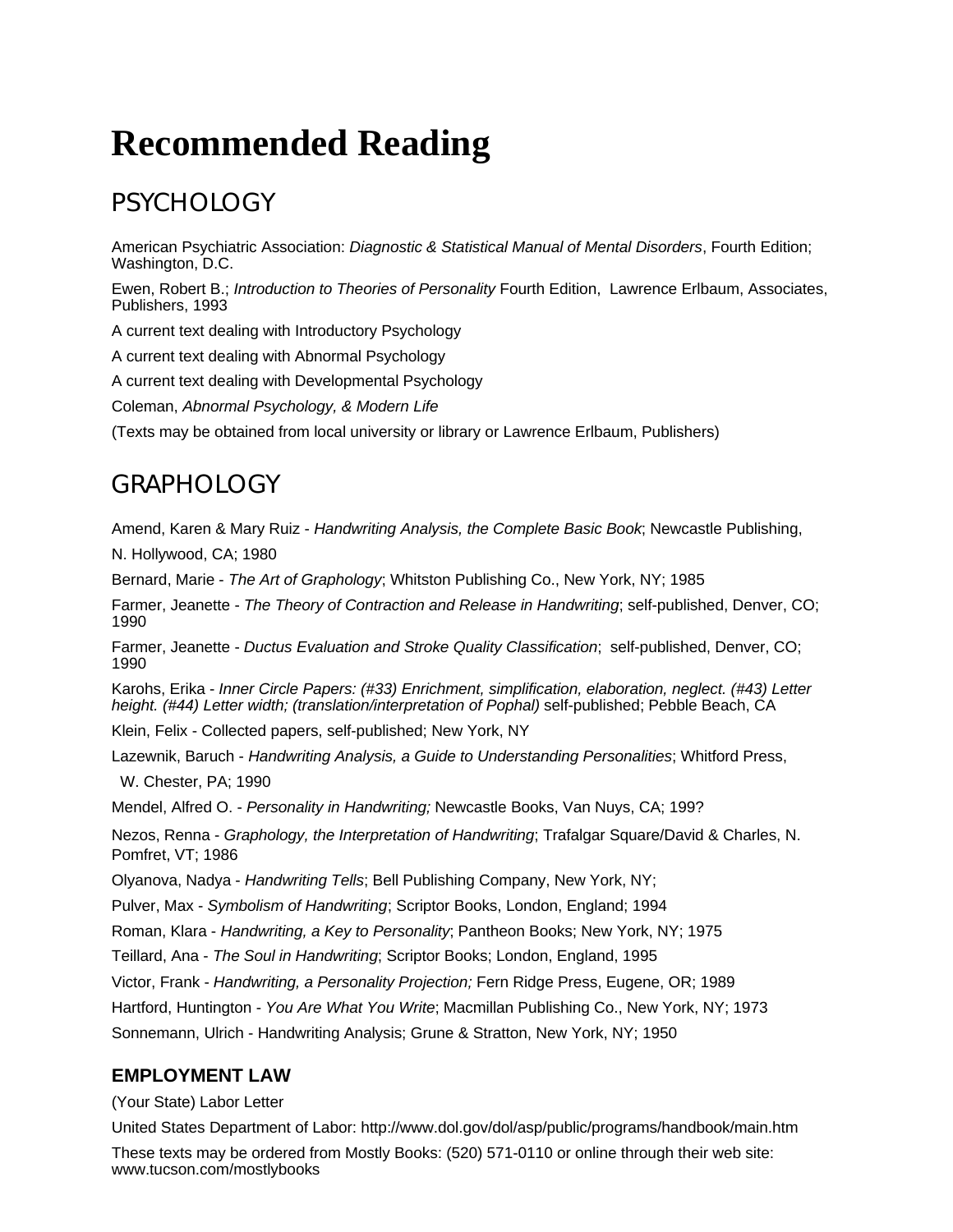## **Certification Program Fees**

| Application fee for Intern examination               | \$50  |
|------------------------------------------------------|-------|
| Intern Examination                                   | \$125 |
| Application fee for BCHP examination                 | \$75  |
| <b>General Professional Examination</b>              | \$200 |
| Application fee for employment profiling examination | \$75  |
| Employment Profiling Examination (BCEP)              | \$125 |
| <b>Grandfather Processing Fee</b>                    | \$200 |

Note: Application fees are non-refundable

Reactivation fee: An applicant who voluntarily withdraws from the certification program will be assessed a \$50 fee to reopen his or her file.

Re-testing fee: Any applicant who does not receive a passing score may apply for that part of the test in which he or she was unsuccessful. The fee for re-testing is the same as the original testing fee.

Note: Fees are subject to change without notice.

## **Postscript**

The purpose of the Vanguard Certification Program is to offer an objective test of the handwriting professional's body of knowledge and expertise in graphology. Inasmuch as the professional practice of graphology is not regulated, what certification "means" largely depends upon one's own personal view of it. At the very least, successful completion of a rigorous examination is a satisfying reward for years of dedicated study and practice. Certification also offers clients assurance that the graphologist they hire is competent and a leader in their profession.

Professionals who are committed to maintaining the highest standards in their work recognize that certification is a crucial step on the path to excellence. The Vanguard Certification Program aspires to promote acceptable standards of education and practice in the field. We believe that in adopting such standards, graphology will more readily earn the respect of the other human services professions.

#### **Address questions or comments to:**

#### **Vanguard Certification Board**

c/o Sheila Lowe, Administrator

25746 Leticia Dr. Valencia CA 91355-2263

Phone: 661/259-8979; toll free: 1-888-426-2978 Fax: 661/254-6164;

**E-Mail: writechoice@prodigy.net Website: http://www.writinganalysis.com**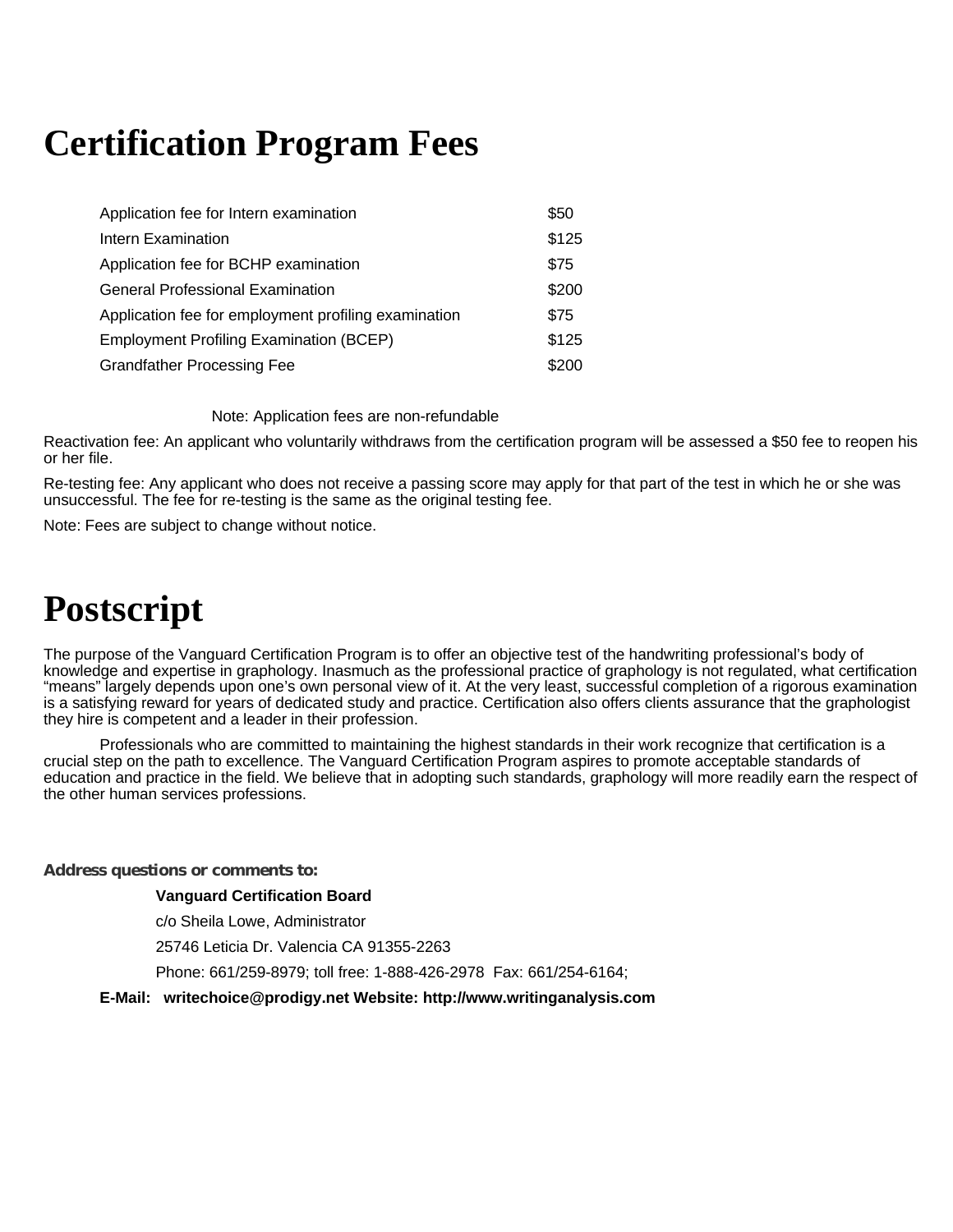#### The Vanguard

25746 Leticia Dr. Valencia, CA 91355-2263 (661) 259-8979 (888) 426-2978 WriteChoice@prodigy.net

#### APPLICATION FOR CERTIFICATION EXAMINATION

| 1. Personal Data:<br>Last Name                                                                                                                                                                                                 |                                                            |          | <b>M.I.</b> |
|--------------------------------------------------------------------------------------------------------------------------------------------------------------------------------------------------------------------------------|------------------------------------------------------------|----------|-------------|
|                                                                                                                                                                                                                                |                                                            |          |             |
|                                                                                                                                                                                                                                |                                                            |          |             |
|                                                                                                                                                                                                                                |                                                            | $M \t F$ |             |
| Work Phone (Championer Channel Phone Channel Phone Channel Phone Channel Phone Channel Phone Channel Phone Channel Phone Channel Phone Channel Phone Channel Phone Channel Phone Channel Phone Channel Phone Channel Phone Cha |                                                            |          |             |
| $\text{Fax} (\_\_)$                                                                                                                                                                                                            |                                                            |          |             |
| Employer                                                                                                                                                                                                                       |                                                            |          | Position    |
| 2. Certification Program: For which Certification Examination are you making application?                                                                                                                                      |                                                            |          |             |
|                                                                                                                                                                                                                                | Intern Examination? Board Certified? Employment Profiling? |          |             |
| 3. Previous Education: Attach copies of transcripts or certificates of completion. (Attach a separate sheet if more space is needed)                                                                                           |                                                            |          |             |

| <b>Colleges/Universities/Handwriting Training Courses</b> | <b>Dates</b> | Major | Degree Awarded |
|-----------------------------------------------------------|--------------|-------|----------------|
|                                                           |              |       |                |
|                                                           |              |       |                |
|                                                           |              |       |                |
|                                                           |              |       |                |
|                                                           |              |       |                |
|                                                           |              |       |                |
|                                                           |              |       |                |

4. Other documentation required:

A) Occupational History: Please attach a resume of your previous employment, outlining employers, responsibilities and accomplishments in each position.

B) Specialized Training: If applicable, provide details on the "Applicants Summarization of Specialized Training" Form attached to the application supplement. Specialized training programs could include company training programs; professional association certificate programs, military training programs, etc.

C) Independent Reading List: Include applicable publications (i.e., graphology, psychology, marketing, employment practices, etc.)

D) References: Include two personal recommendations, preferably by known handwriting professionals

E) Example of work: Include a copy of a professional analysis you personally prepared for a client.

F) Marketing materials: Include examples of the marketing materials you use to promote your graphology practice.

G) Handwriting sample: Include a specimen of your handwriting outlining why you wish to become certified through The Vanguard

H) Code of Ethics: Include a signed copy of The Vanguard Code of Ethics

5. Have you ever been disciplined for an ethics violation by any organization? \_\_\_\_\_yes \_\_\_\_\_no (if yes, please detail separately)

Have you ever been denied certification by any organization? \_\_\_\_\_\_\_ yes \_\_\_\_\_\_\_\_ no

6. Fees. Send appropriate Application Fee, along with other materials as outlined below. Visa & MasterCard are accepted:

For Certification Committee Use Only Recommended for Examination Date\_\_\_\_\_\_\_\_\_Accepted\_